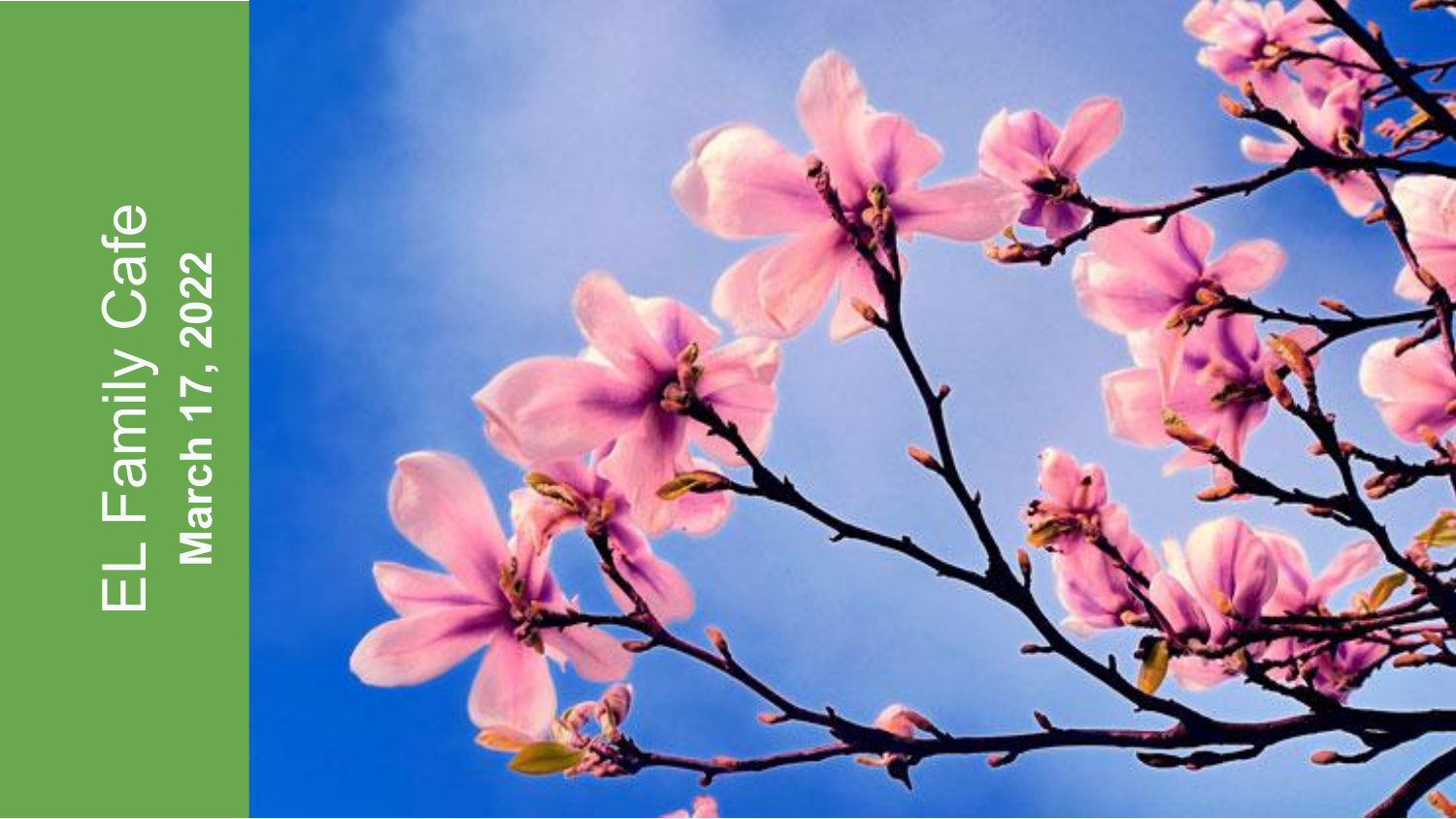# *How to use chat: Cómo usar el chat:*

• While in a meeting, click Chat in the meeting controls.



. This will open the Chat on the right. You can type a message into the Chat box to send a message to everyone. Or, use the drop-down and choose a participant to send a private message to.

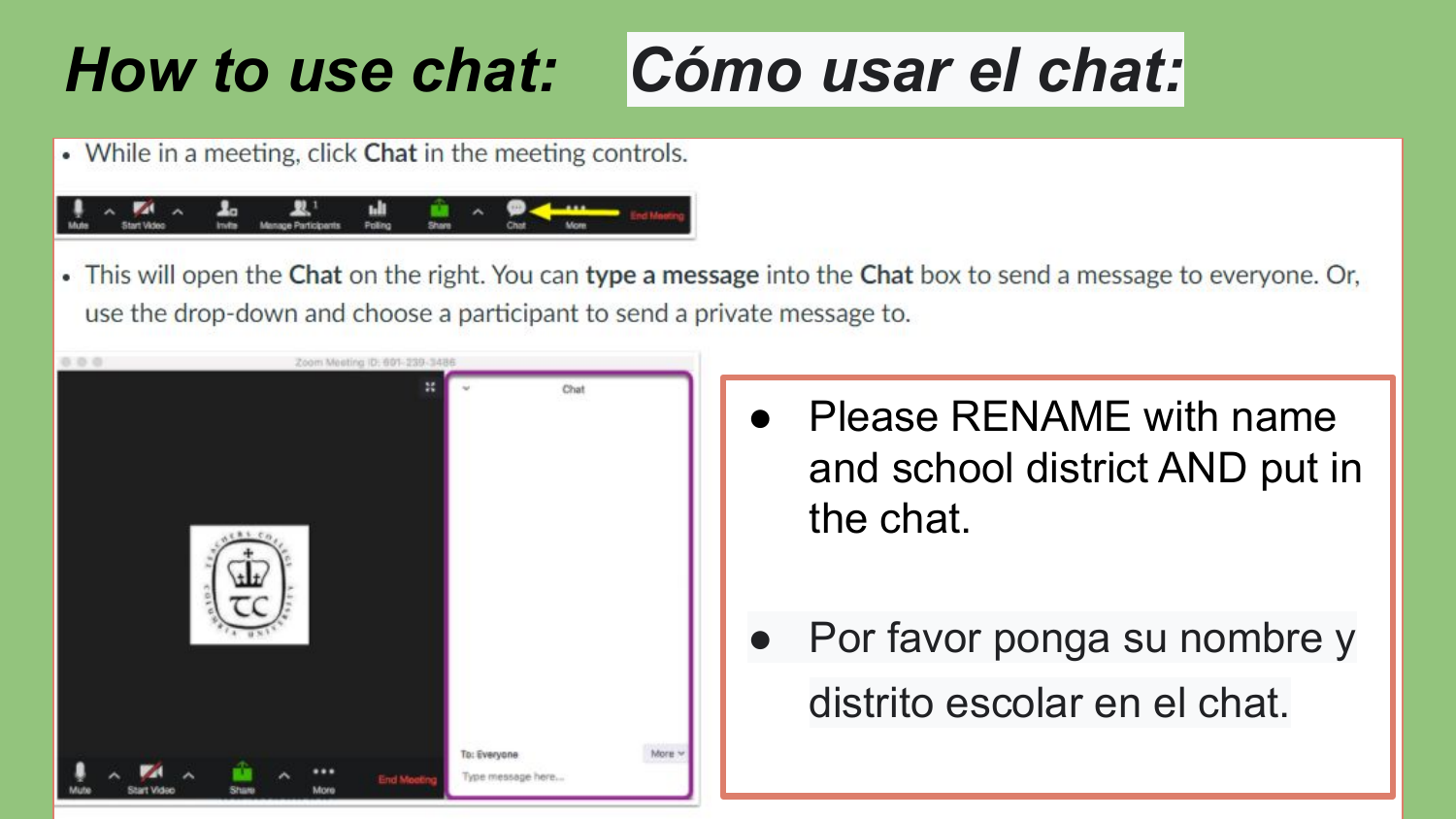## Family Engagement Activities

Guest Speaker: Jennifer Knight - Coos Bay Public Library

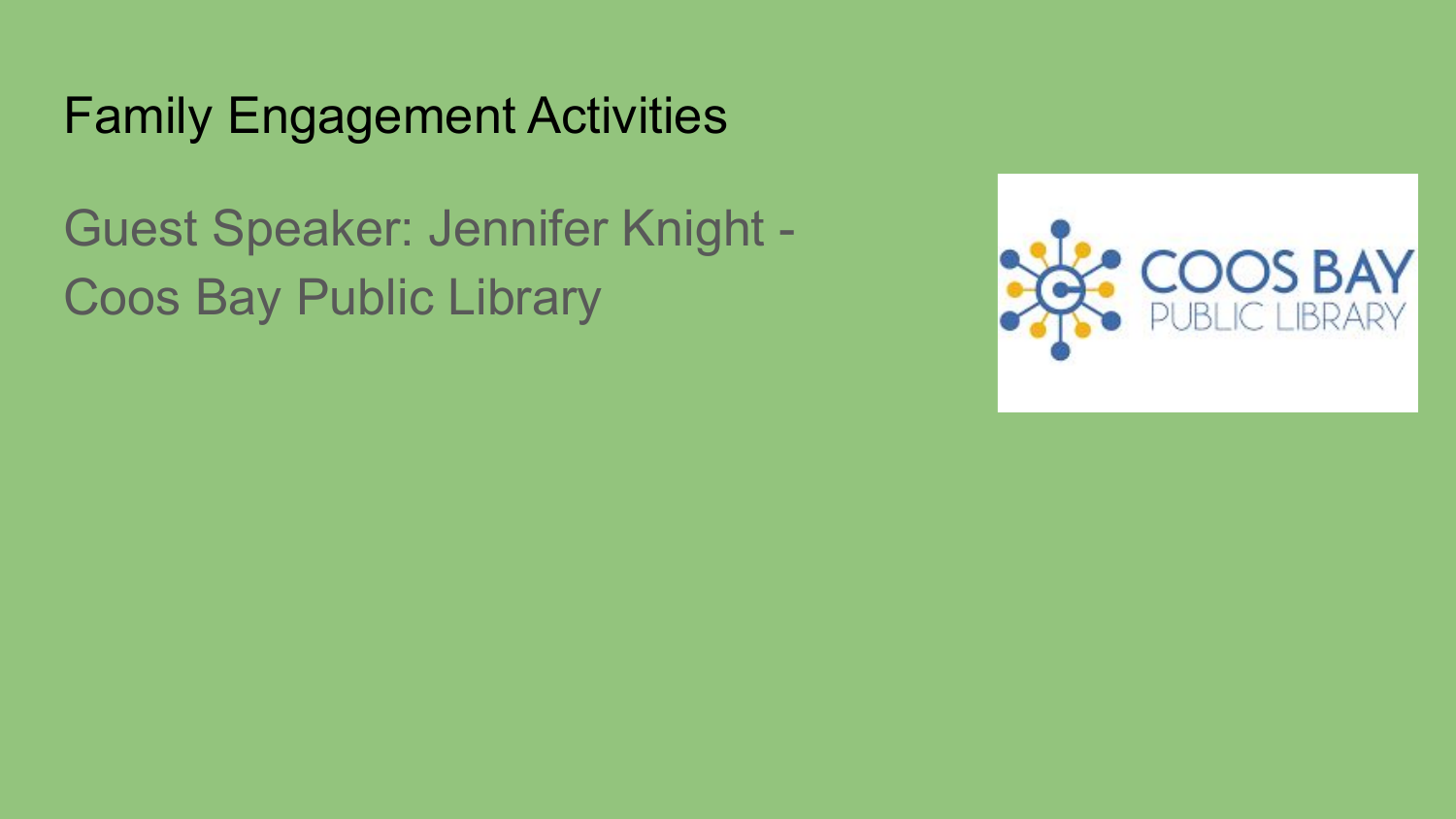## Family Engagement Activities

## STEM Activity: Itzel Ramirez - South Coast ESD

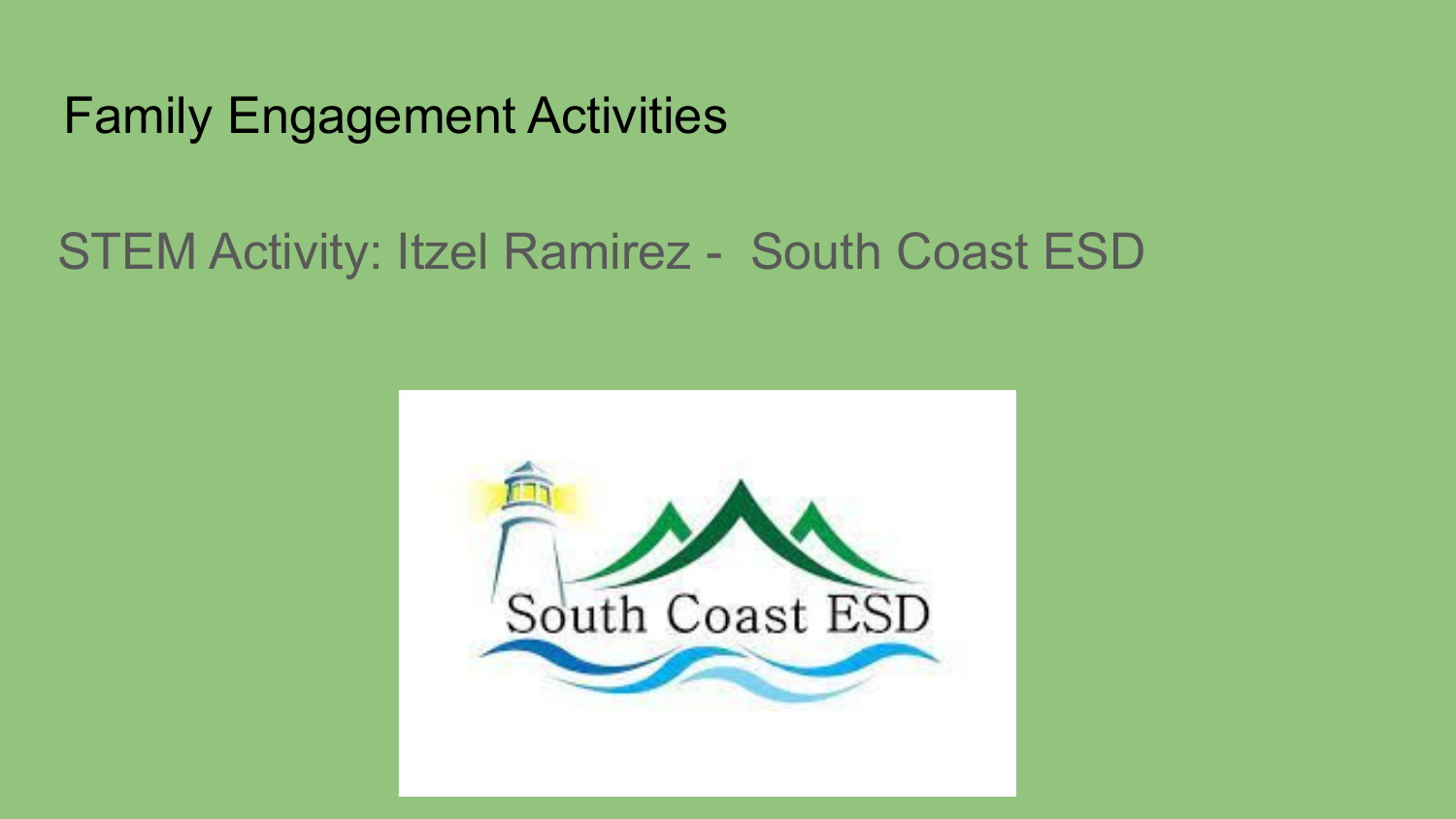#### **COOS HISPANIC ALLIES**

# **COVID-19 EMERGENCY RELIEF FUND APPLICATION/SOLICITUD DEL FONDO DE AYUDA DE EMERGENCIA COVID-19**

Funding is available up to \$300 for families that have been impacted by COVID with in the last 3 months/ Los fondos están disponibles hasta \$300 para familias que han sido afectadas por COVID en los últimos 3 meses

Complete this form to request assistance/ Complete este formulario para solicitar asistencia

https://docs.google.com/forms/d/e/1FAIp QLSd08wiNM\_olK2nBhslZefJpO2y90slspI asOH5hVUDw-wgwWQ/viewform

#### ASSISTANCE WILL BE PROVIDED FOR THE DURATION OF FUNDING/LA AYUDA SE DARÁ MIENTRAS DURE LA FINANCIACIÓN.

CALL 541-435-1336 OR EMAIL COOSHISPANIC@GMAIL.COM FOR INQUIRIES./ LLAME A 541-435-1336 O POR CORREO ELCTRONICO COOSHISPANIC@GMAIL.COM PARA MAS INFORMACION

 $I$  INK: https://docs.google.com/forms/d/e/1FAIpQLSd08wjNM olK2nBhslZefJpO2y90slsplasOH5hVUDw-wgwWQ/vi ewform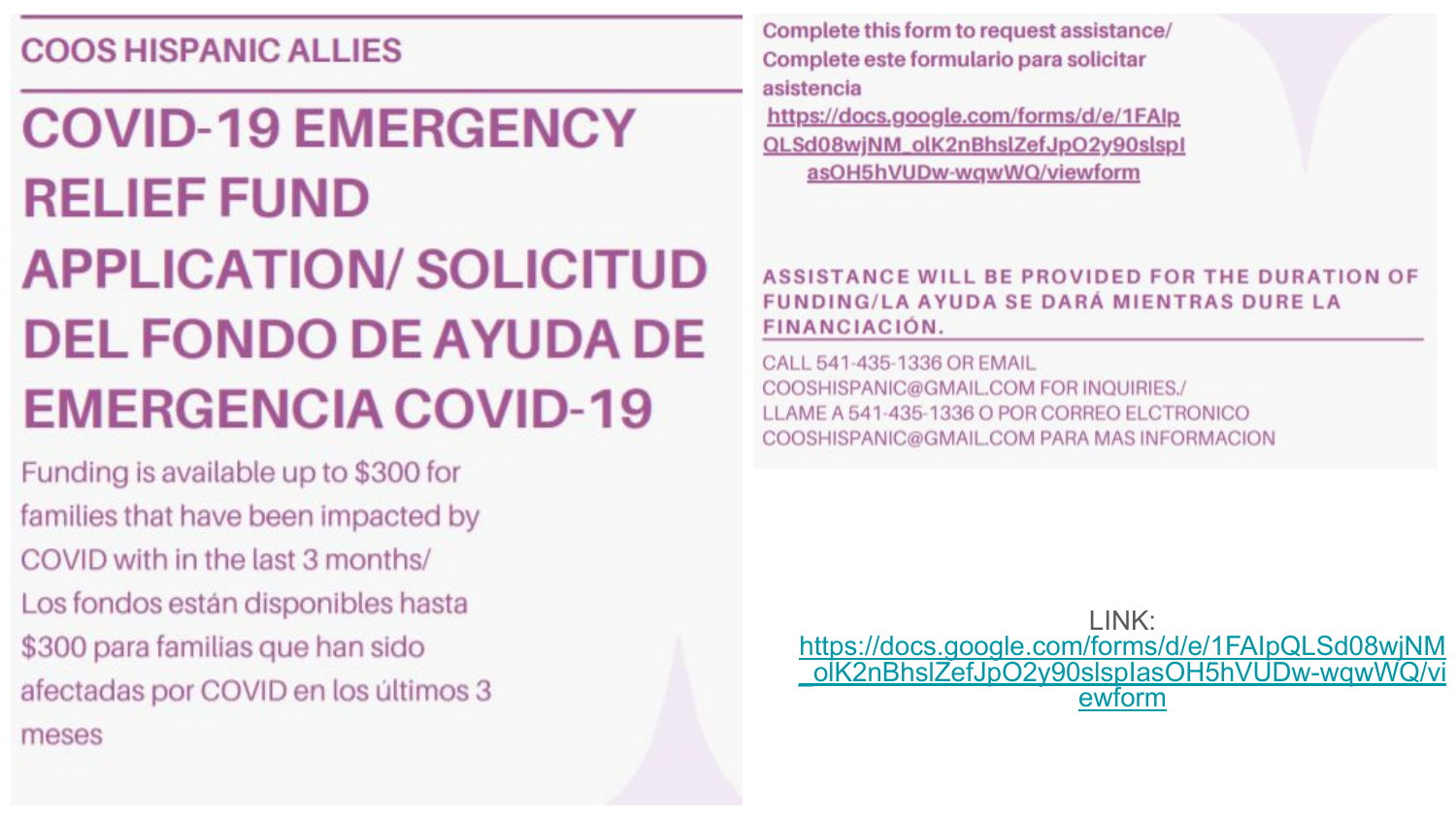## **Financiamiento Disponible** para los Gastos Médicos **Funding Available for Healthcare Costs**

Tenemos fundos disponibles para la comunidad Hispana para ayudar con los costos de atención médica en la clínica Waterfall. Estos fondos pueden ayudar con las tarifas de las citas, las tarifas de laboratorio, los costos de prescripción y el transporte hacia y desde las citas.

Para aplicar por favor visite (To apply, please visit): https://forms.gle/ZZqaATZeqyspVJEM9

### **WATERFALL CLINIC &** COOS ALIADOS HISPANOS (COOS HISPANIC ALLIES)

CHA - The Coos Hispanic Allies, have funding available for our Hispanic community to assist with healthcare costs at Waterfall Clinic. This funding can help cover appointment fees, lab fees, prescription costs, and transportation to and from appointments.

For questions contact: Comuniquese: Ann Rodriguez 541-435-1336

Apply at: <https://forms.gle/ZZqaATZeqyspVJEM9>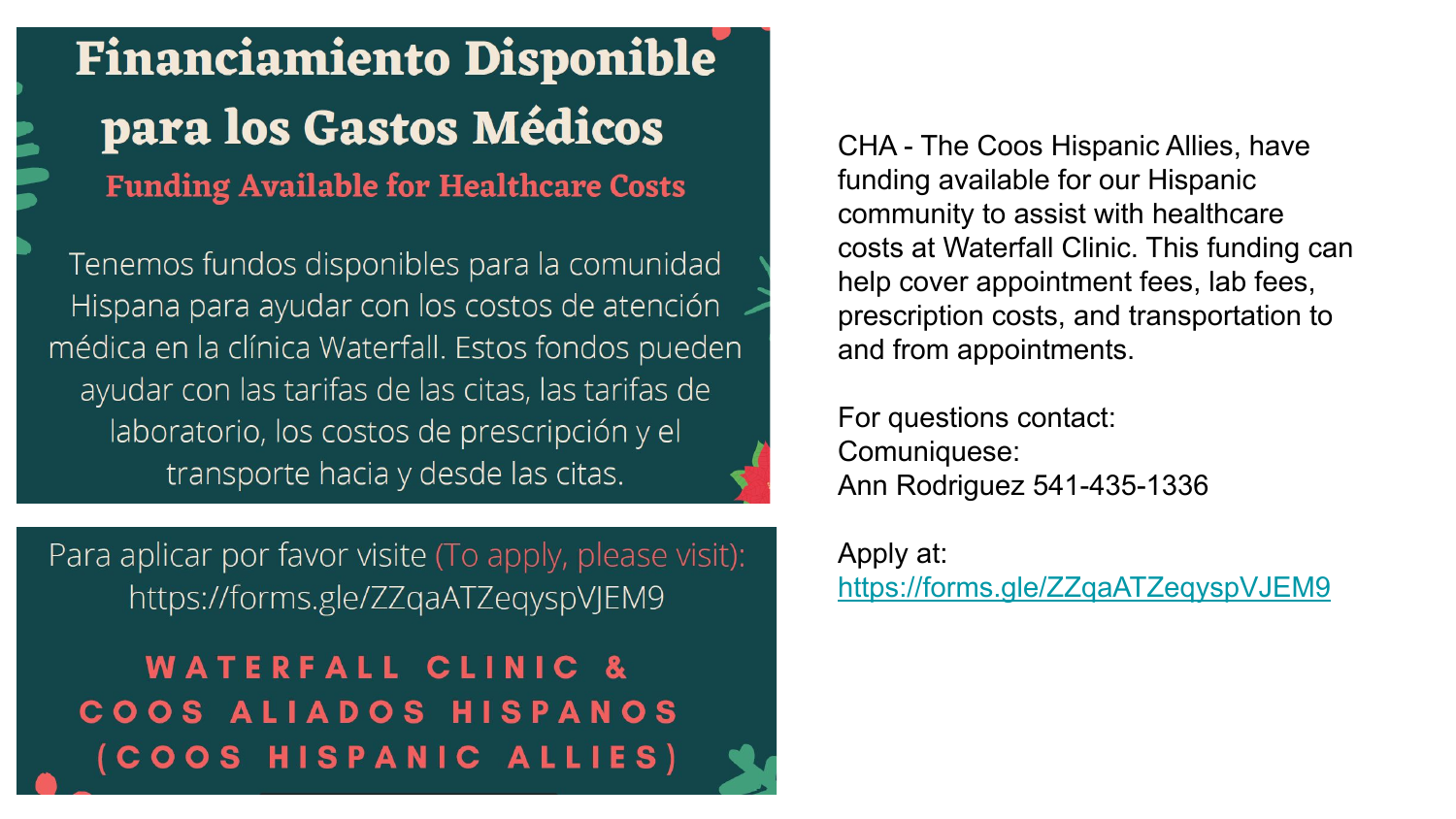# **ESTÁN INVITADOS A: JUNTOS**

#### Tema: Preparation for higher education

#### ¿QUÉ ES JUNTOS?

Juntos es un programa gratuito que ofrece a padres Latinx y a sus hij@s que están en la secundaria y preparatoria, el conocimiento y los recursos para empoderarlos en familia a perseguir una educación superior.

- · Las fechas futuras son 13 de Abril, 20 de Abril, 27 de Abril, 4 de Mayo, y 11 de Mayo.
- · Si tiene alguna pregunta, comuníquese con Ann Rodríguez al 541-267-1333 Itzel Ramirez al 541-404-1279 **State**

**Iniversity** 

TH COAST ESI

**MIERCOLES, 6 DE ABRIL** 5:30 TO 6:30 **PM** 

**REGISTRESE** AOUI: https://tinyurl.co m/yhd38695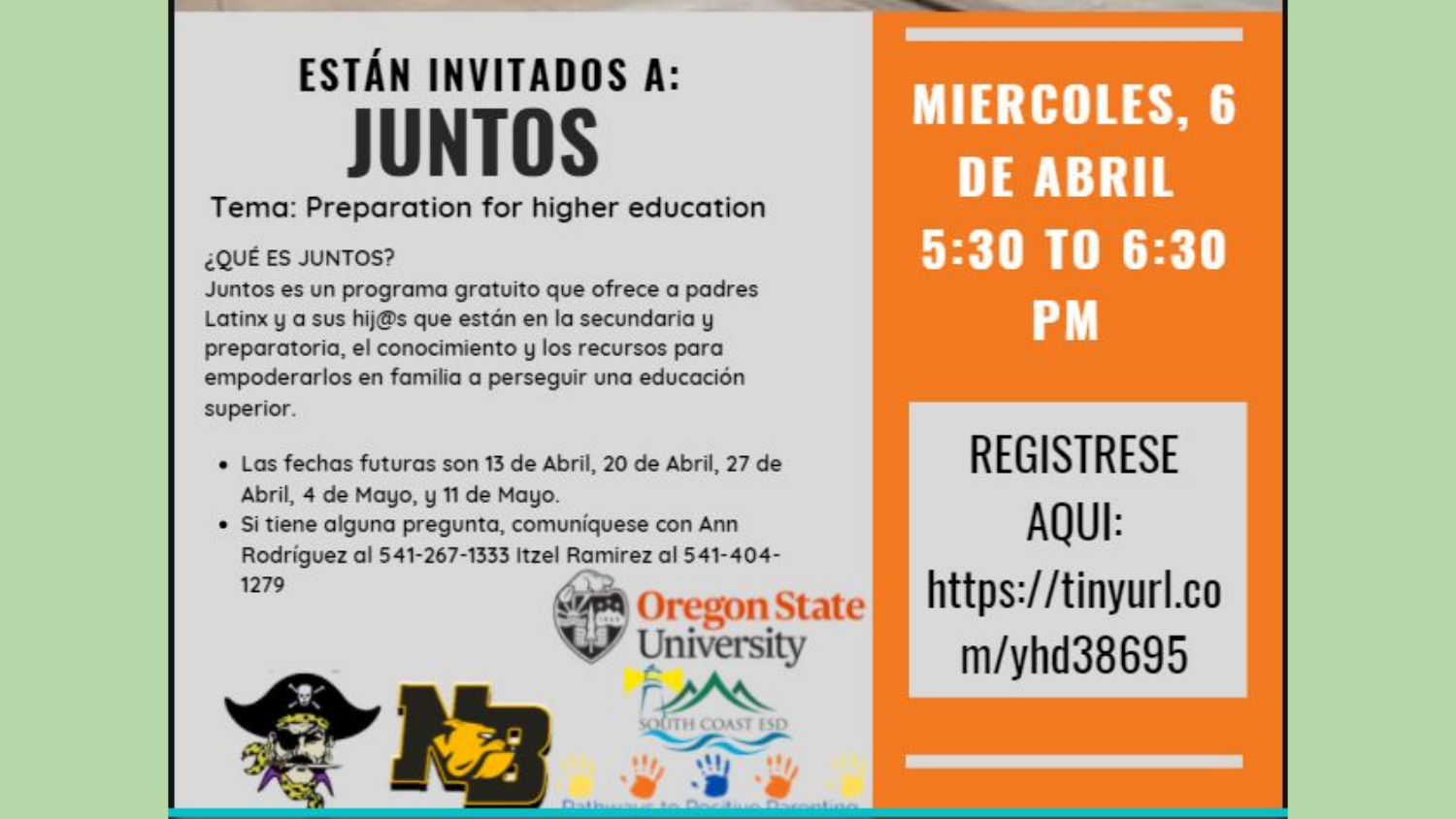# Confidence Building Resources

- 1. Are you interested in guides for teens?
- 2. Are you interested in guides for parents of teens?
- 3. Are you interested in guides for grade school children?
- 4. Are you interested in guides for parents of grade school children?

# Recursos para fomentar la confianza

- ¿Estás interesado en guías para adolescentes?
- 2. ¿Está interesado en guías para padres de adolescentes?
- 3. ¿Está interesado en guías para niños de primaria?
- 4. ¿Está interesado en guías para padres de niños en edad escolar?



**IDEAS** for future Cafes???<br>AS IV:<sub>93</sub>?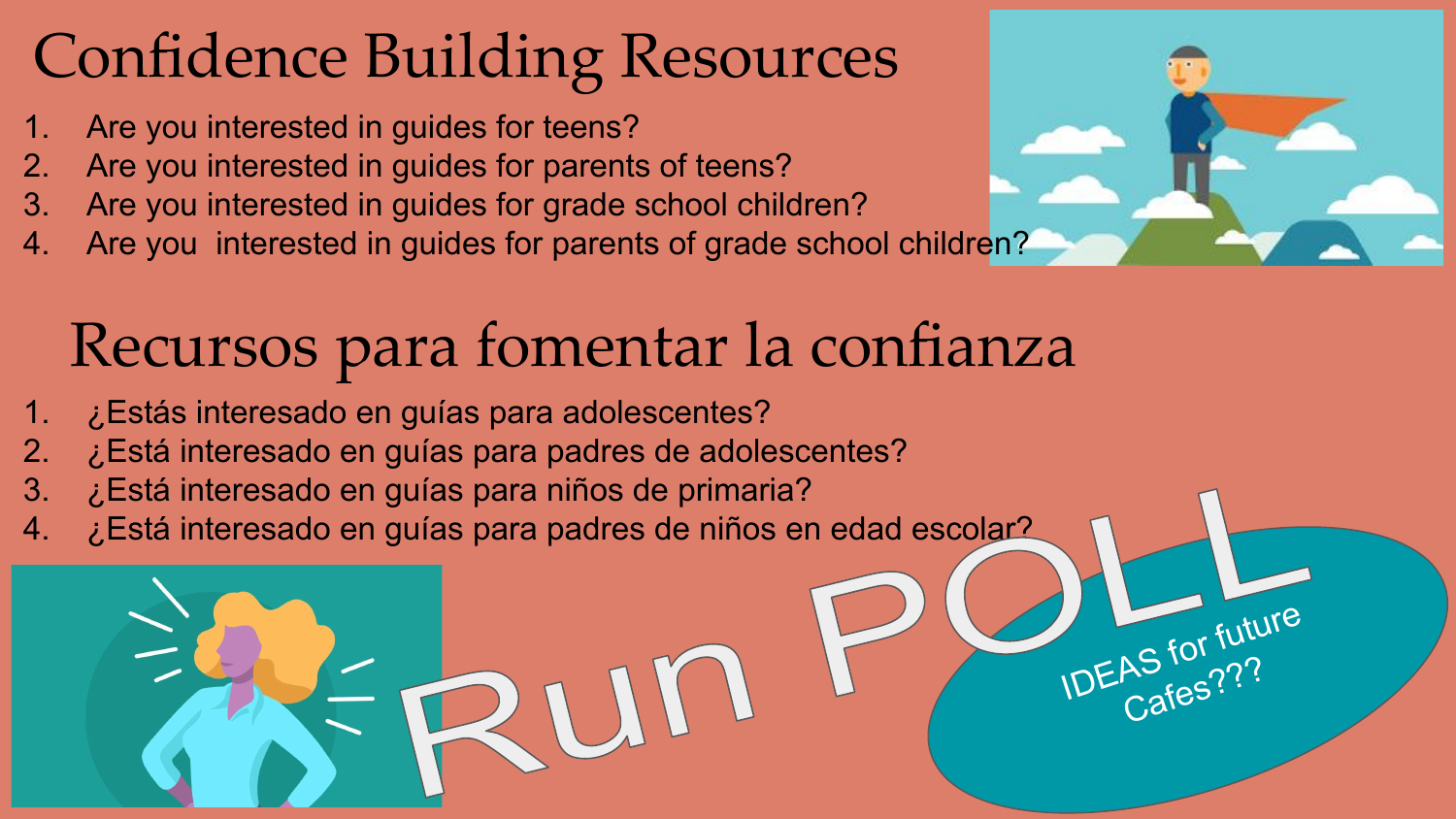